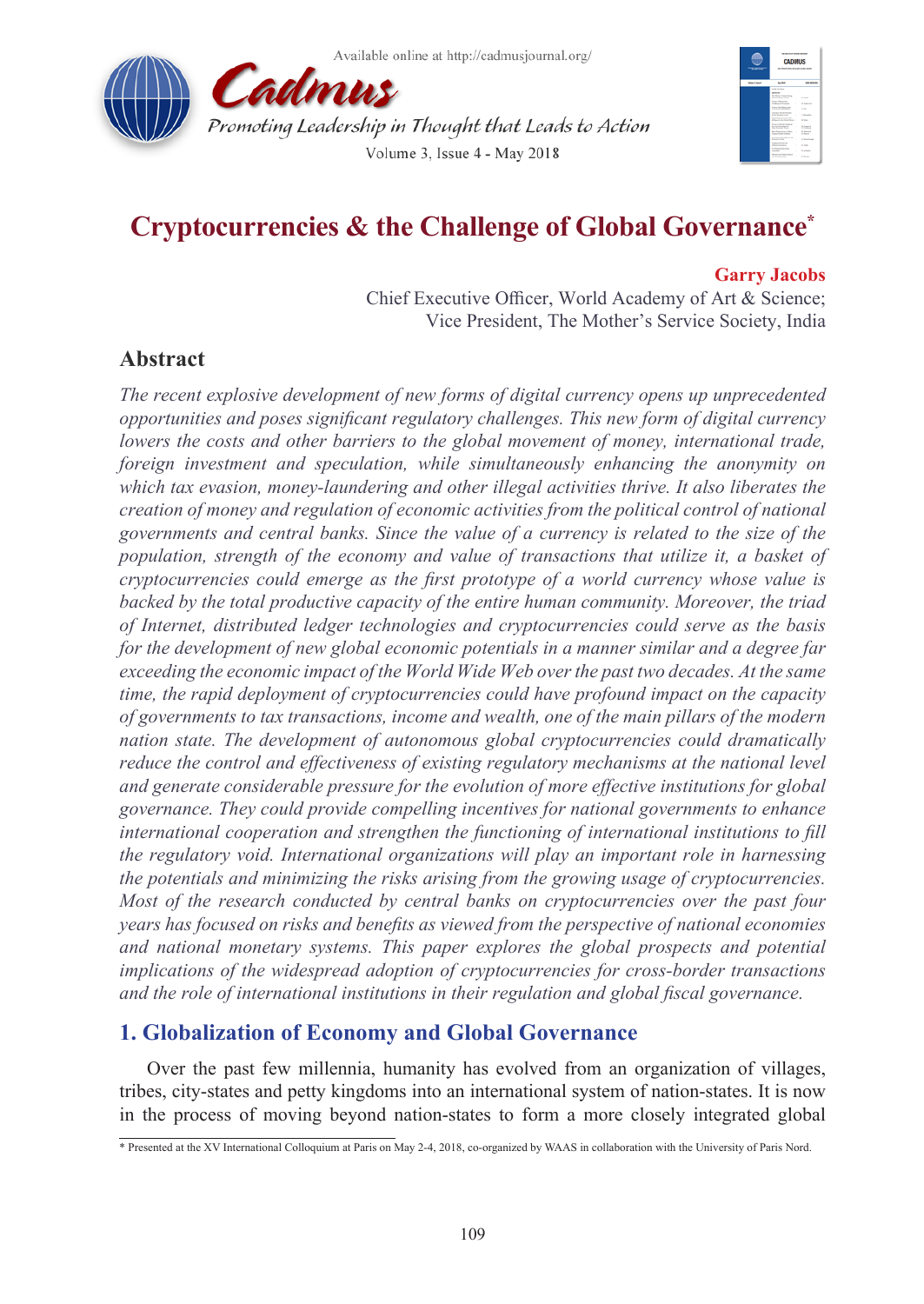community with effective institutions for global governance. The evolution of the global economy and international financial markets constitutes an important component of this wider social movement. Since the end of the Cold War, the process of integration has dramatically accelerated, with momentous positive and negative consequences. The dissolution of the Berlin Wall, the Iron Curtain, the Soviet Union, Warsaw Pact and the division of Germany led to a drastic reduction in nuclear stockpiles, the rapid spread of democracy, a rising tide of international travel and immigration, the explosive growth of global communications, the globalization of media, a vast expansion of international civil society institutions and the emergence of the first truly global social institution—the World Wide Web. In the absence of effective structures for regulation and governance, these developments also resulted in the proliferation of nuclear weapon states, civil war and the breakup of Yugoslavia, rising intercultural tensions and terrorism.

Economically, the end of the Cold War led to the establishment of the WTO, a dramatic expansion of global trade, rapid development of the EU and the Eurozone, deregulation and expansion of global banking, rapid growth of international financial markets and foreign investment, an increasing financialization of economies, the globalization of markets, the globalization of production and supply chains, vigorous competition between nation-states to provide attractive conditions for business investment and jobs, greater autonomy for multinational corporations no longer dependent on any one nation for their base and gave global prominence to neoliberal economic theory and policies. These developments were accompanied by a four-fold growth of world trade in merchandise and services between 1990 and 2008, a sevenfold expansion of foreign direct investment, a 3.5 fold rise in international financial assets and a 2.5 fold growth in the share of foreign investors in global equities markets.\*,†

### **2. The Wild West of Finance**

The process of globalization dates back centuries. But during the past 75 years, the speed and magnitude of the movement have reached a critical stage where the existing social organization is increasingly inadequate to manage the energies released by the process. Money is a form of social energy, which grows by movement. The more rapidly it moves, the faster it grows. Organization transforms raw energy into productive power, the way a dam and hydroelectric power plant convert the kinetic movement of a raging river into useful electricity. When the organization is insufficient to contain the power generated, it can generate a short circuit, a breakdown or an explosion. Like other forms of energy, money requires an appropriate structure to harness and apply its power constructively. When the power released is greater than the carrying capacity of the organization designed to contain it—in this case, the financial organization, it can result in devastating damage to the wider social fabric.

In the absence of effective structures for economic regulation and governance of an increasingly integrated global market, the opening up of global markets has generated

<sup>\*</sup> Based on WTO: 2008 Press Releases. (2008) *WTO: developing, transition economies cushion trade slowdown* [http://www.wto.org/english/news\\_e/](http://www.wto.org/english/news_e/pres08_e/pr520_e.htm) [pres08\\_e/pr520\\_e.htm](http://www.wto.org/english/news_e/pres08_e/pr520_e.htm)

<sup>†</sup> See <https://www.statista.com/statistics/376613/global-financial-assets-value/>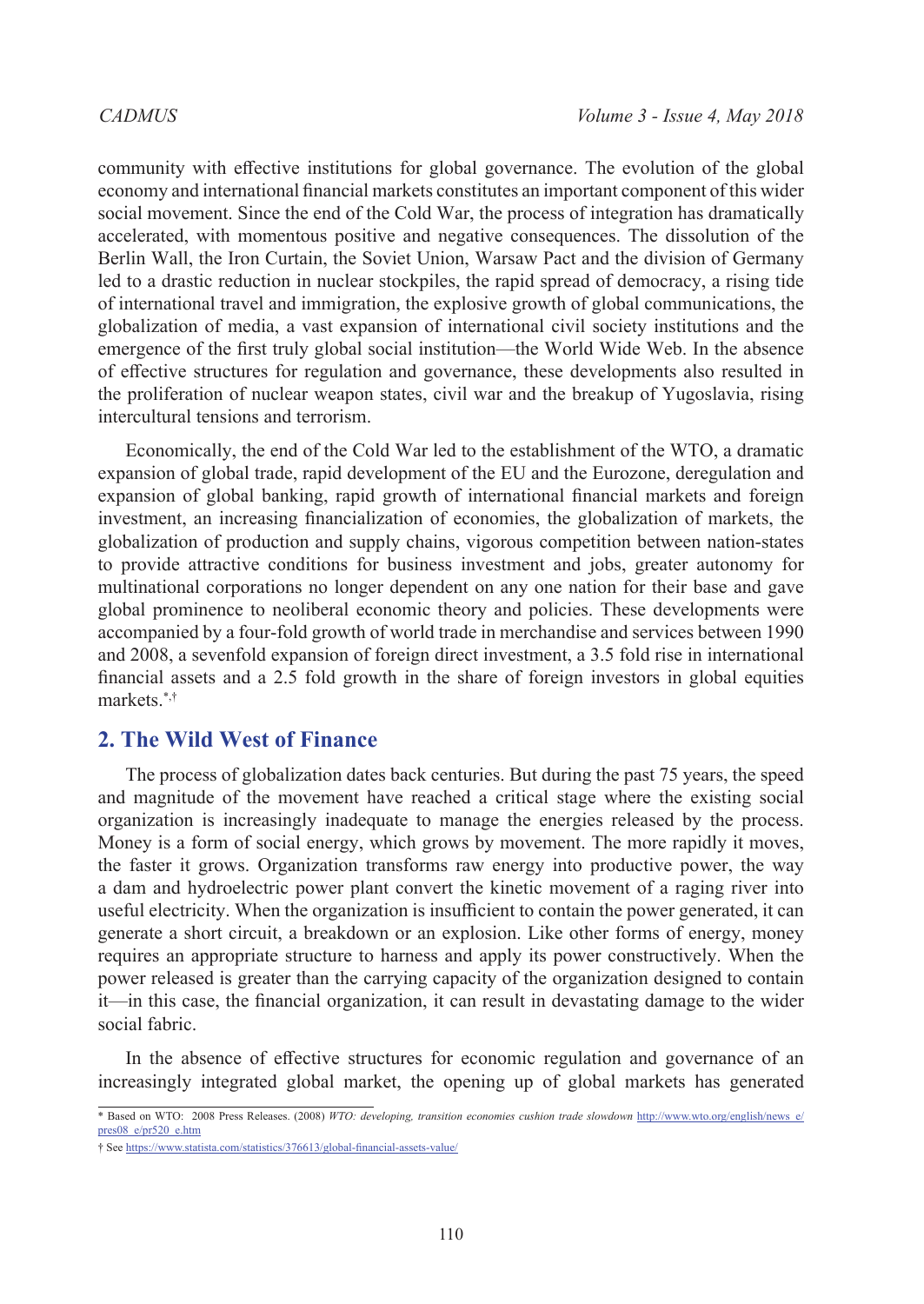a 'Wild West' of finance, a global casino for financial speculation, the rapid growth of international tax havens, the accelerated decline of organized labor, the reduced share of labor in corporate earnings, and rising levels of income inequality not witnessed since the 1920s. The transformation of the 2008 Subprime Mortgage Crisis into a global financial crisis was a direct consequence of the gap between national level financial management and the globalization of finance. There are striking parallels between the instability of US financial markets in the early part of the  $20<sup>th</sup>$  century and in global financial markets today. Now, as then, the market is dominated by highly leveraged funds in search of highly speculative returns, rather than productive investment. In 1973 the value of global foreign exchange transactions was twice the value of world trade. By 2008 annual international financial flows were equivalent to 114 times the value of goods and services traded globally and roughly 1300 times annual foreign direct investment.\*

In response to the economic consequences of globalization, unprecedented efforts have been made to increase international cooperation and strengthen international institutions to establish more effective guidelines, policies and regulatory mechanisms to manage the global economic space. Coordinated action to enhance financial and securities regulation is among the most visible and significant of these efforts. But significant progress has also been made in evolving more uniform standards for economic measures and indicators, accounting and quality standards, uniform commercial law, trade policies, economic intelligence and measures to reduce money-laundering and tax evasion.

It is in this context that we need to examine the sudden and dramatic development of cyber currencies over the past few years in order to assess both their potential benefits and threats to the global economic system, the regulatory challenges they pose and the determinative role that international institutions can play in the management and regulation of this new form of money. This paper explores the prospects and potential implications of the global adoption of digital currencies and the role of international institutions in their regulation and governance.

#### **3. Cryptocurrencies**

The term cryptocurrency (CC) refers to a subclass of digital or virtual currencies which utilize blockchain or distributed ledger technology (DLT) as a consensus mechanism for recording transactions.<sup>[1](#page-14-0)</sup> The observations in this paper are made with reference to cryptocurrencies such as Bitcoin, Ethereum and Ripple, with the following characteristics. Based on DLT, they are designed to work as a medium of exchange over the internet. They are not issued by central banks, credit institutions or e-money institutions. They are based on cryptographic algorithms, including those that determine, under what circumstances and how, new units of currency can be created. They are not subject to centralized control. They are denominated in their own currency. Their ownership can be determined and modified cryptographically.† The safety, integrity and balancing of ledgers used to record and validate

<sup>\*</sup> UNCTAD Press Release. (2008) *Foreign Direct Investment Reached New Record in 2007*, United Nations. [http://unctad.org/en/Pages/PressReleaseArchive.](http://unctad.org/en/Pages/PressReleaseArchive.aspx?ReferenceDocId=9439) [aspx?ReferenceDocId=9439](http://unctad.org/en/Pages/PressReleaseArchive.aspx?ReferenceDocId=9439)

<sup>†</sup> The blockchain is a public ledger that can be used to record cryptocurrency and other types of transactions. A novel solution accomplishes this without any trusted central authority: the maintenance of the blockchain is performed by a network of communicating nodes.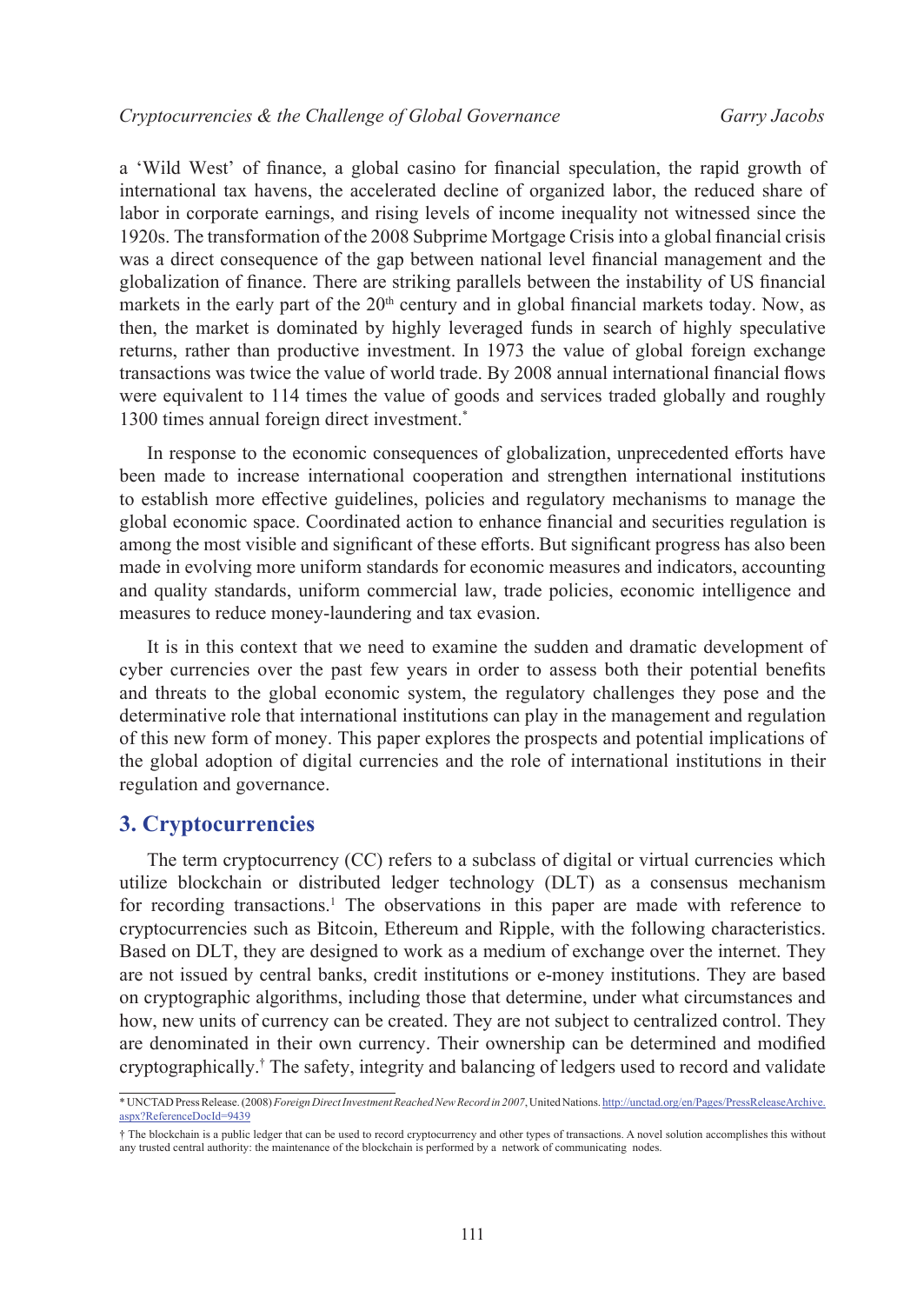CC transactions are maintained by members of the general public using their computers, with a particular timestamping scheme instead of relying on a trusted third party for validation. The recording of transactions in CCs does not specify the identity of the parties involved. Today there are more than 1000 different types of CCs with these characteristics in circulation with a total market capitalization of approx. 350 billion USD. Of these, more than 40 reached a market cap of more than \$1 billion in early 2018.

CC is an electronic form of money similar in some respects to the money deposited in bank accounts and in electronic wallets. The central innovation distinguishing CCs is the capacity for peer-to-peer exchange much like cash without requiring the mediation of financial institutions. Unlike banknotes and coins, CCs are intangible and can be instantly transferred and exchanged electronically around the world. Conventional electronic transfer systems such as Visa, SWIFT, PayPal and those employed in securities trading require proprietary transactional record-keeping by a chain of intermediating institutions, which involves significant costs and delays in the processing of transactions. In contrast, transactions involving CCs are recorded by DLT systems on the Internet and can be carried out and confirmed instantaneously at very low cost and with total anonymity. Conventional international financial transactions are usually carried out in two or more national currencies whose rates of exchange are subject to fluctuation over time, whereas CC transactions take place in a borderless global environment in which transactions between parties in different countries can be conducted in the same currency without conversion.\*

#### **4. Regulatory Concerns**

The rapid development of cryptocurrencies has raised a host of regulatory concerns at the national and global level which nation states and international organizations are just beginning to understand and grapple with, including the lack of a proper legal structure for stewardship. Premature legislation or regulation could stifle the blockchain revolution. Business development may outpace scientific research and policy formulation. Powerful incumbents might usurp domains.<sup>2</sup>

The legal status of CCs varies from country to country and is subject to frequent changes as governments and central banks study and revise their views and approach. The anonymity and lack of regulations associated with CCs have raised serious concerns that they facilitate money laundering, tax evasion, drug traffic and other forms of criminal activity. So currently, CCs are not recognized as legal tender and CC transactions by consumers and investors are not protected by government regulations or oversight. Recent instances of large scale theft from cryptocurrency exchanges have increased security concerns.

But the most serious concerns about CCs relate to their impact on the ability of national governments to generate revenue and the ability of central banks to conduct monetary policy in case the use of CCs becomes significantly large in comparison with the use of national currencies.[3](#page-14-2) A substitution of sovereign money by private digital currencies would also lower a government's seigniorage income[.4](#page-14-3) The borderless character of CCs has profound implications for national governments. CCs are not subject to creation, control and

<sup>\*</sup> A major exception to this rule is dollar denominated international transactions which also involve a single currency.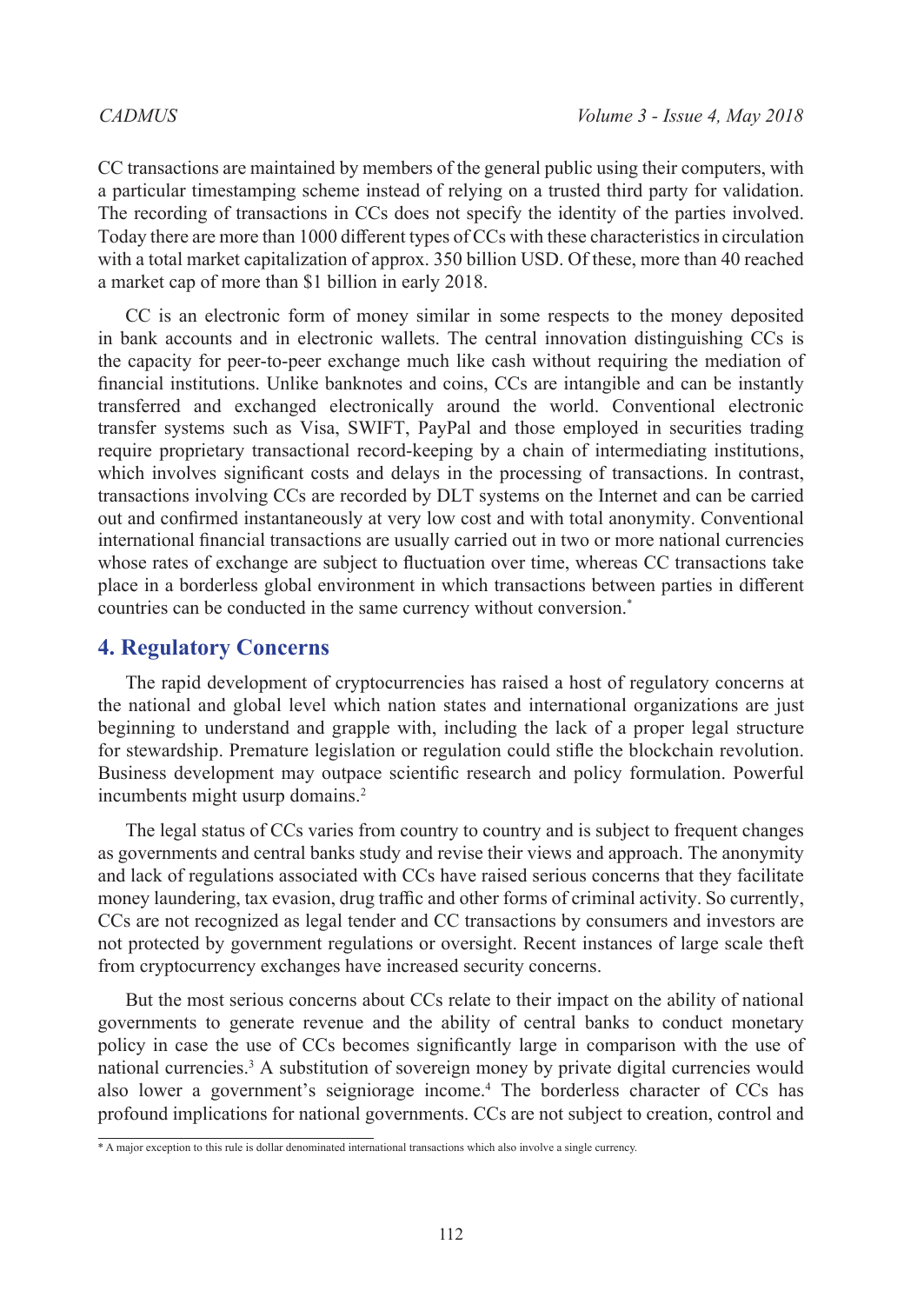management by the conventional monetary policy instruments utilized by central banks with regard to their own national currencies. National governments have no control over either the creation of CCs or the interest rates at which they are borrowed and lent. Instead, control is governed by fixed computer algorithms defined at the time the CC is created and not subject to alteration by government. The decentralized nature of CCs prevents any nation from shutting down the network or altering its technical rules. However, the exchanges used for purchase and sale of CCs within any given country can be banned and blocked. Furthermore, the anonymity presently associated with CCs could severely aggravate the problems national governments face in taxing incomes and transactions. A largescale shift to global CCs as a store of value could effectively place a vast proportion of transactions and wealth beyond the reach of national governments to monitor tax.

Since the emphasis of this paper is on the implications of cryptocurrencies for global systems, it is not appropriate to dwell on their possible use by national governments. But it should be noted that considerable attention is being given by national central banks to the pros and cons of introducing Central Bank Digital Currencies (CBDC) which could be directly issued to the public without the intermediation of banks. The creation of Central Bank Digital Currencies could be used to provide a direct channel for central banks to conduct monetary policy without the intermediation of banks. A CBDC would very probably increase the role of a national currency on foreign exchange markets, as an international reserve medium, and as an alternative currency for countries in macroeconomic turmoil. If CBDCs were to replace physical currency, they would also reduce the zero lower bound restriction on negative interest rates as a monetary stimulus.<sup>5</sup> This could even make it possible to replace the fractional reserve banking system with one that dramatically reduces the concentration of economic, political and social power held by private financial institutions.

#### **5. The Value of CCs**

The emergence of digital and cyber currencies represents a marriage of three all-powerful human inventions—with momentous implications for the future of humanity. Language, money and the Internet rank among the greatest human inventions of all time. All three are powerful networking tools, instruments and catalysts to promote effective, mutually beneficial human relations. Without language, communication between individuals, human settlements, social organization, economic cooperation, spread of knowledge, education, science, and all the higher achievements of civilization would be unthinkable. **Money permits the exchange of value generated by one party in one place and point of time with any other party in any other time or place in which the same currency is accepted or can be exchanged for another accepted currency.** Without money, the physical exchange of products and specialization of economic functions would be reduced to rudimentary levels. Modern civilization would be unthinkable. Money is the language of economic relations. And like other languages, it both facilitates and retards effective communication, depending on the geographic area and size of the population which shares a common medium of exchange or effective systems for interconversion. Internet is a standardized language and system for global communications and relations which links, relates and integrates human activities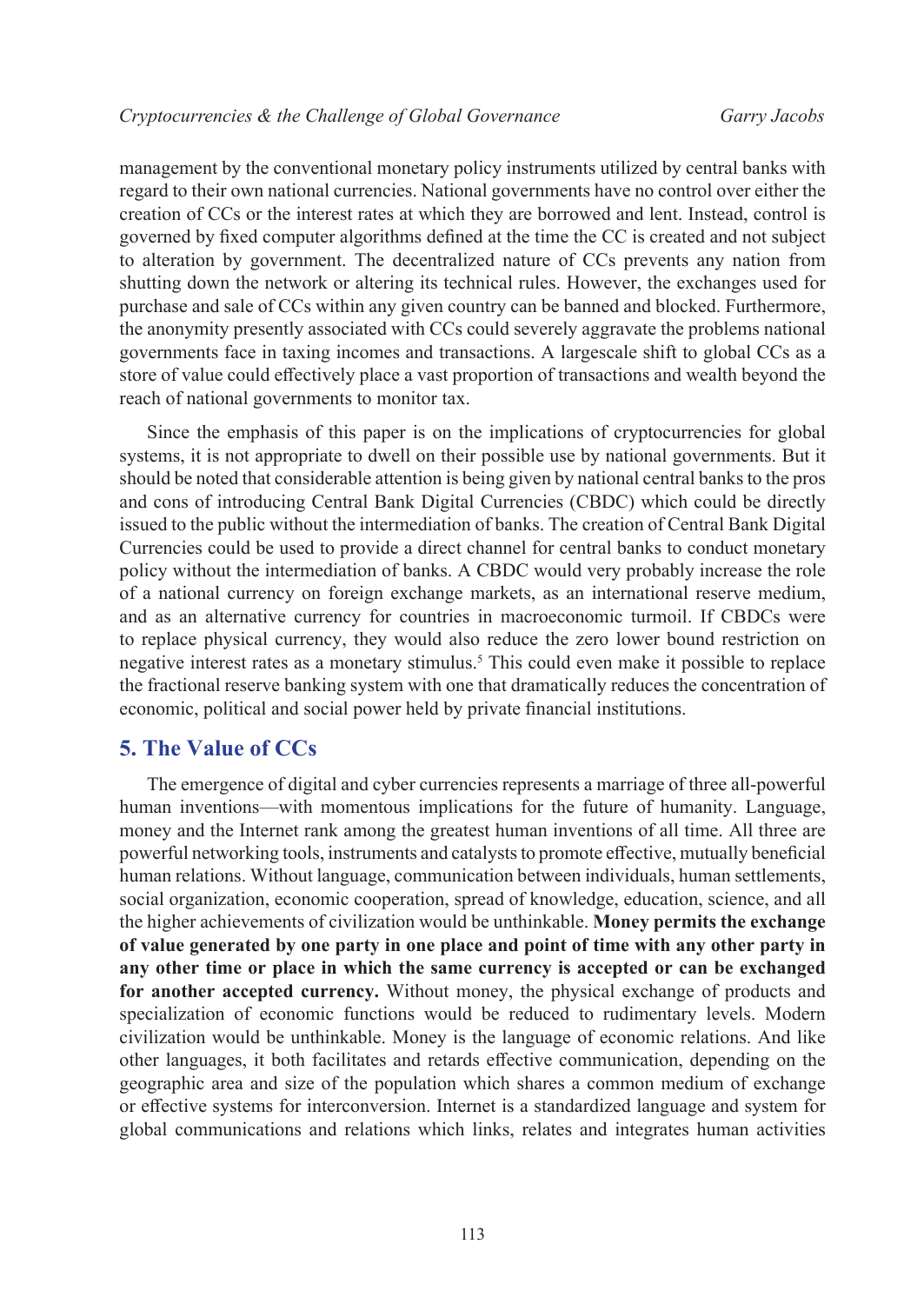around the world. In combination they open up unparalleled and unimaginable opportunities for social innovation.

*"The value and utility of any national currency depend on the perceived level of public confidence and trust which motivates users to accept the currency in exchange for property, goods and services."*

Money also has much in common with a wider array of creative social organizations such as law, government, democracy, industrialization, science, education, religion, international institutions, and, most recently, networking technologies, artificial intelligence and robotics. All these remarkable human inventions have contributed immensely to the progress of civilization and culture. Yet in each case human beings have exhibited a marked tendency to subordinate themselves to the powers of their own creation as unthinking, dependent, helpless slaves. Money has become a victim of this syndrome and currently exerts a ruthless domination over the global society it is intended to serve. The emergence of cryptocurrencies has the potential to break that domination and liberate the immense untapped creative potential of money or to generate new forms of domination and subordination that further limit social progress.

Critics take the view that CCs are forms of Ponzi and pyramid schemes, which lack the backing of any real asset. The soaring value of CCs during 2017 led many to conclude that they are a purely speculative vehicle with no inherent value. Last year the value of Bitcoin rose from \$900 in January 2017 to almost \$20,000 in late December before the bubble burst and the price fell precipitously back to \$8000 in early 2018. This rampant speculation and the fact that CCs are not backed by precious metals, real property or by governments with established revenue streams does not necessarily mean that CCs are without any real inherent value. But an assessment of the potential value and utility of CCs needs to take into account the characteristics of other types of fiat currency prevalent today.

National currencies today are backed by limited gold reserves, tax revenue streams, and the value of all government-owned assets. Indirectly, they are also backed by the total productive assets and productive capabilities of the nation, which lend support to the public confidence and trustworthiness of a national currency. But, in final analysis the value and utility of any national currency depend on the perceived level of public confidence and trust which motivates users to accept the currency in exchange for property, goods and services. Where that confidence is lacking, as during periods of hyperinflation, depression, political instability or imminent threats such as war, the value and acceptability of a national currency can plunge dramatically.

The total value of all cryptocurrencies today is estimated at around 350 billion USD. These currencies are not backed by gold, tax revenue streams, other physical assets, or national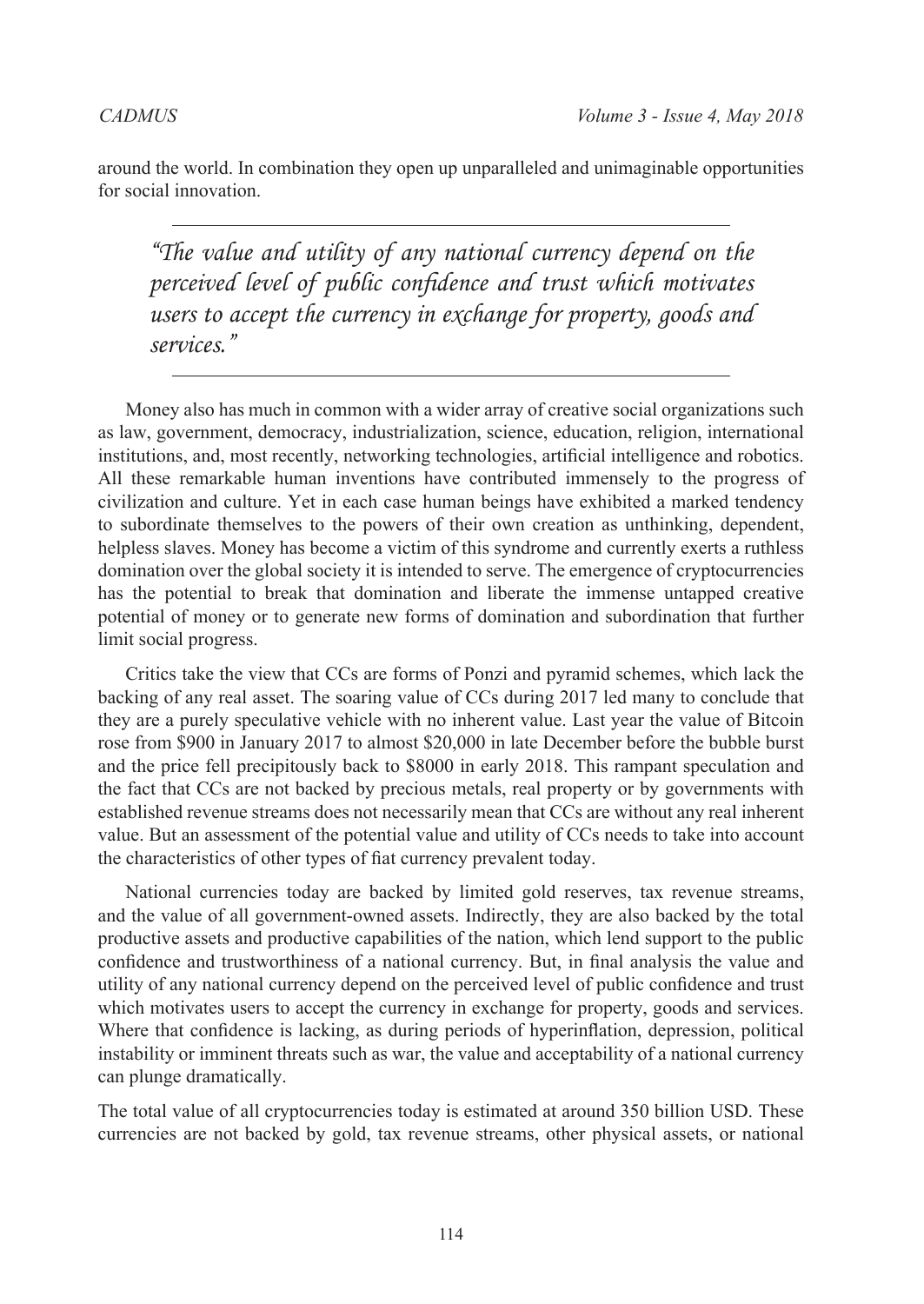productive potential. On what then, if anything, is this valuation of \$350 billion based? A significant portion of it is, no doubt, currently based on purely speculative expectation that investors will continue to buy large quantities of the currency, thereby driving up its price in future. If that and that alone is the underlying source of value, then it could be said that CCs have no intrinsic value or utility. But it is not. Apart from their speculative value during this still formative period of their development, CCs derive real economic value from several important sources:

*"While CCs are still in a nascent stage of development, their enormous potential for technological and organizational innovations opens up untold possibilities at the national and global level."*

# *5.1. Low Cost, High Speed Medium of Foreign Exchange*

CCs are presently the only universal currencies that can be utilized throughout the world and transferred rapidly at low cost without incurring the normal foreign exchange transaction fees incurred on exchange of national currencies through the mediation of banks.<sup>[6](#page-14-5)</sup> These costs include the cost of conversion between national currencies, the risks associated with fluctuating exchange rates, and the service fees charged by financial institutions for conversion and transfer. For example, international credit card transactions typically involve a 3% service charge. In 2016, the total volume of international currency transfers exceeded \$150 trillion, of which \$3 trillion were transfers by individuals and the rest by institutions.<sup>[7](#page-14-6)</sup> The total commission paid on individual transfers was estimated at \$165 billion. Goldman Sachs estimates the average total transmission costs through traditional remitters of 8-9%, compared to 0.1% and 3% for CCs.[8](#page-14-7)

The efficiency of current economic and financial systems at the global level is far lower than at the national level where uniform policies can be imposed over vast areas, effective systems for regulation and enforcement are in place, efficient systems for monitoring and control are already established, and cross-border barriers are non-existent. Judged from this perspective, global markets for both trade and investment are still in a relatively early stage of evolution. CCs have the potential for enhancing the global availability of money for productive economic activity by overcoming some of the limitations of national currencies and credit systems with far greater speed, reach and efficiency than barter, complementary currencies and other supplementary exchange systems.

#### *5.2. Financial Inclusion and Utilization of Untapped Global Economic Capacity*

The second source of value arises from the capacity of CCs to enhance trust, which is the basis for economic networking. The total value of any currency increases in proportion to the size of population and the productivity of the economic area in which it is accepted. The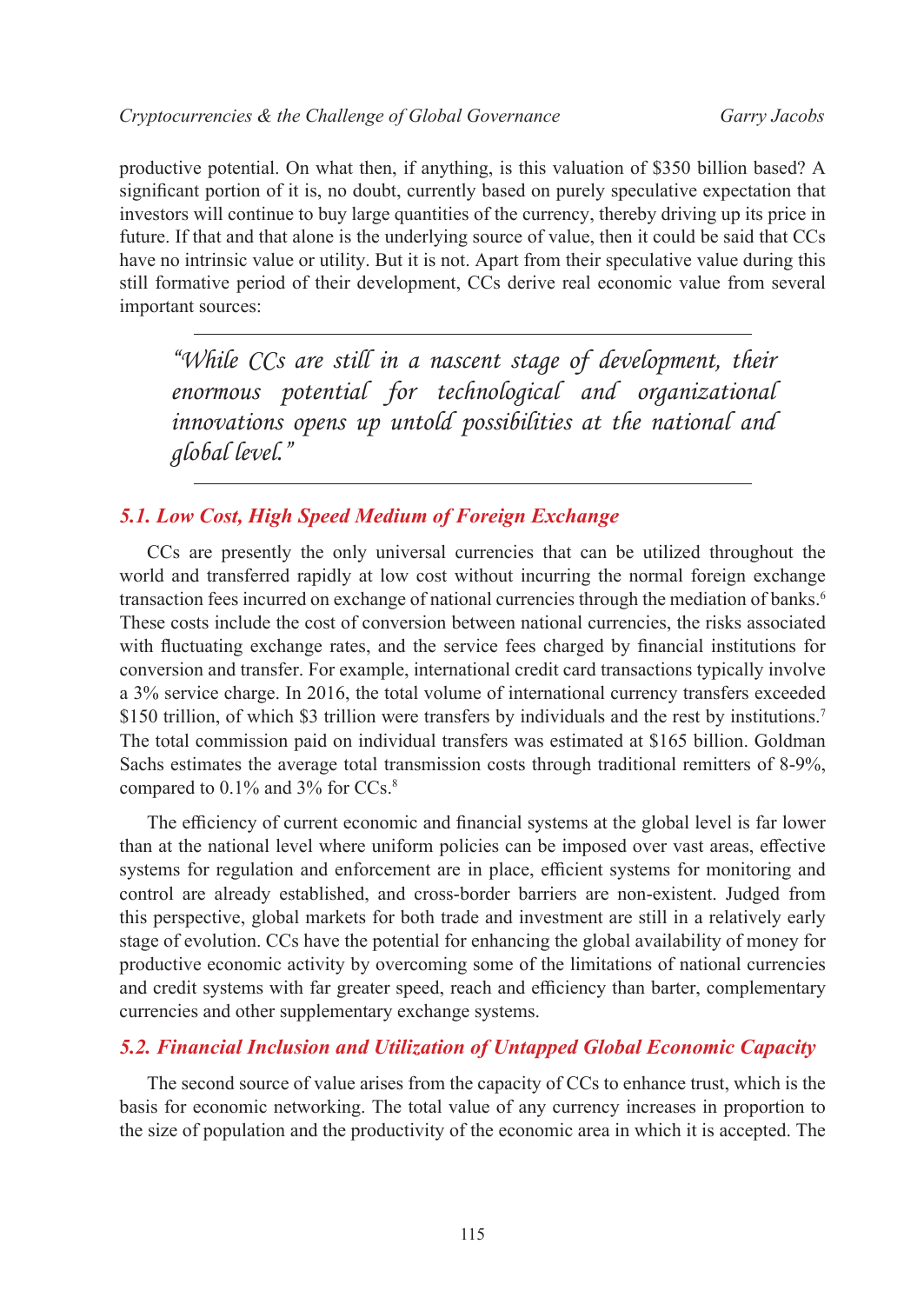rationale for creation of the Eurozone was to eliminate the high transaction costs involved in trade between countries using different national currencies. As CCs spread globally, their value is likely to rise continuously, since increasing acceptance would increase demand for a limited supply. While CCs are still in a nascent stage of development, their enormous potential for technological and organizational innovations opens up untold possibilities at the national and global level. Christine Lagarde, Managing Director of IMF, stated that "the technology behind these assets—including blockchain—is an exciting advancement that could help revolutionize fields beyond finance. It could, for example, power financial inclusion by providing new, low-cost payment methods to those who lack bank accounts and in the process empower millions in low-income countries."<sup>[9](#page-14-8)</sup> CCs have the capacity to also promote financial inclusion of the 2.5 billion people who do not currently operate bank accounts due to the high cost of bank charges or the paucity of banks in remote areas.<sup>[10](#page-14-9)</sup>

No monetary system fully taps the economic potential of the society it serves. That is one of the reasons why barter trade continues to exist on a significant scale in the  $21<sup>st</sup>$ century. According to the International Reciprocal Trade Association (IRTA), the value of barter trade is currently between \$12 and 14 billion annually.\* It has been estimated that approximately two-thirds of America's Fortune 500 companies engage in barter trade. The incapacity of national monetary systems to serve as an effective catalyst for all potential economic activity is also the principal reason for the development of alternative forms of money to supplement national currencies, such as the more than 300 complementary and local currencies being utilized worldwide to enhance purchasing power and facilitate additional financial transactions. The principal rationale for the creation of local currencies is that the national currency system and existing monetary markets are not efficient in facilitating all potential transactions between those with the capacity and intention to exchange goods and services. This underutilized potential includes the unemployed, underemployed and other persons with marketable knowledge, skills and underutilized productive capacities which are in demand.

The availability of workers with surplus productive capacity and unmet needs is the most obvious example. ILO estimates total global unemployment exceeded 200 million persons in 2017.[11](#page-14-10) Global underemployment is much more difficult to measure. It includes underutilization of available full-time and part-time manpower willing and able to work, underutilization of the knowledge and skills of the global workforce and those outside the workforce who are willing to provide useful goods and services, and underutilization of global productive capacities due to insufficiency of purchasing power in conventional currencies. To cite only one crude indicator of underemployment, the global average of fulltime workers per adult population is only 26%, compared to 30-52% in developed countries and 5-20% in most of Africa.<sup>12</sup> The overall global underemployment could well exceed two billion person years annually or even more. Complementary and local currencies, most of which are circulated within the confines of small regions within countries, seek to tap this underutilized potential for transactions, but are difficult to establish and costly to operate due to the small area and volume of transactions they perform.

<sup>\*</sup> <https://www.irta.com/>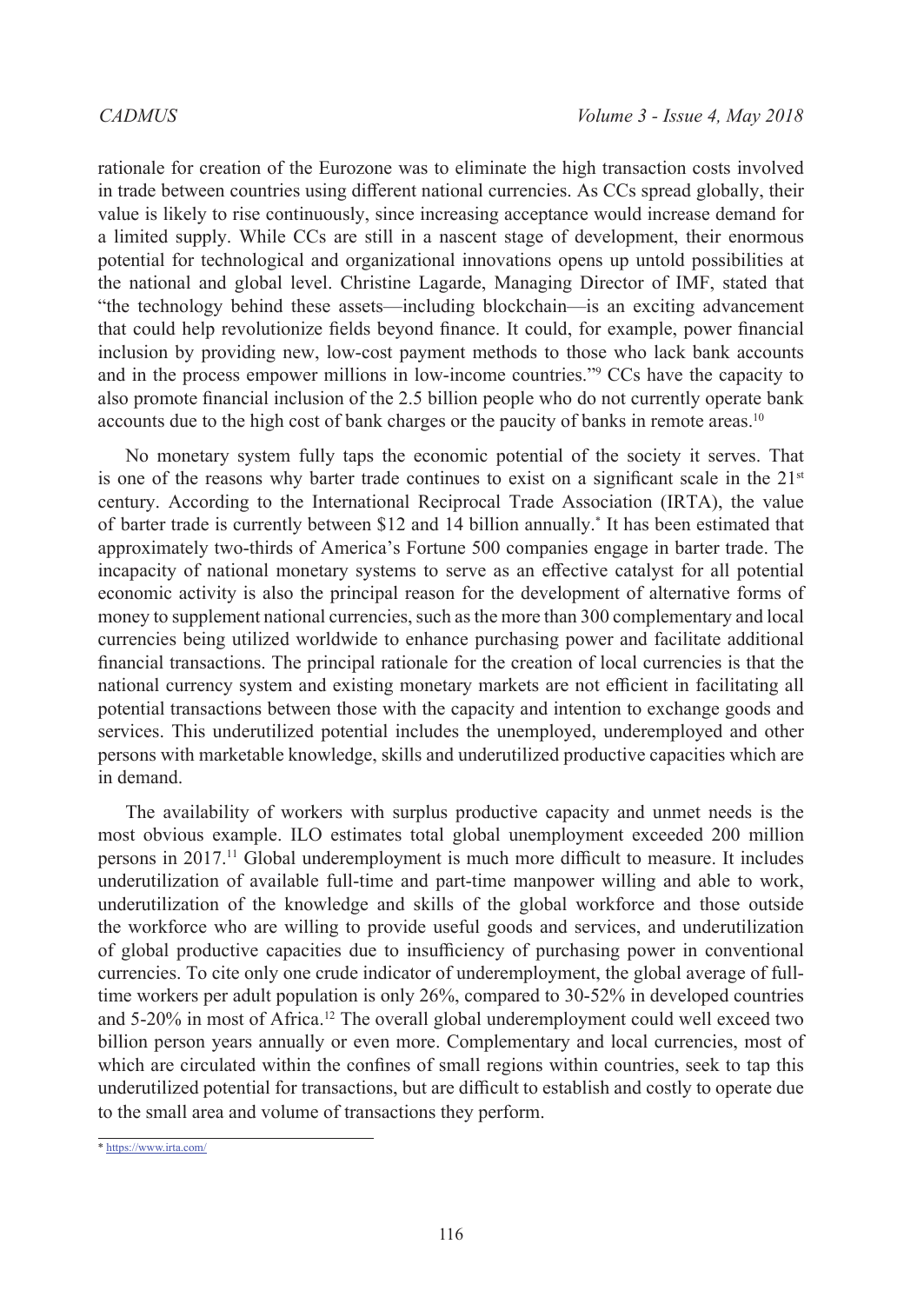#### *5.3. Creation of New Social Potential*

CCs also have the capacity in conjunction with the Internet and the other technologies on which they are based to create new and additional potential. They are a creative form of money, creative of new economic potential. Lagarde has also observed that CCs "have the potential to displace central banks, conventional banking and national monies in the long term."<sup>[13](#page-14-12)</sup>

Organization has a remarkable power to spur social advances, yet in the process every organization also carries with it self-imposed limitations and barriers to further social development. Every monetary system imposes restrictions on the creation and circulation of money which limit its capacity to promote economic activity and wealth creation. For example, policies regarding issuance of bank loans impose limits on credit to prospective borrowers with real economic potential who lack assets to offer as security. Monetary systems are always seeking novel ways to extend the issuance of credit without undue risk to lenders. The introduction of co-signer provisions on educational loans in the USA has spurred the growth of student loans to nearly \$1.5 trillion, compared to only \$620 billion total US credit card loans. The issuance of these educational loans is based on the premise and supporting data that shows higher levels of education will result in higher levels of future employment and earnings. Even when these loans involve co-signers, the underlying asset which makes the loans viable is the future earning capacity of those who acquire higher levels of education. The 'security' for the loans is primarily in the form of trust in the future earning capacity of the borrowers. Note that US educational loans are extended almost exclusively to students studying in America or to American students studying overseas, rather than to all human beings globally seeking higher education to enhance their employability and earning capacity. The effective functioning of a monetary system to promote economic activity within one currency zone does not mean that overall economic potential is being tapped globally. This points to one of the principal limitations of national currency systems. Their effectiveness as catalysts for economic activity is maximum within countries and common currency zones and far less effective outside those zones.

New business models such as Uber and Airbnb increase the utilization of existing social potential by providing ways to more fully and efficiently commercialize the value of existing assets, e.g. underutilized vehicles and drivers, available residential space for rent, whereas educational loans actually create new social capacity by promoting investment in human capital to make people more productive. Like education loans, innovative applications of CCs also have the potential to promote investment in new types of technologies, activities and organizations that create and develop new forms of social potential, similar in potential to the innovations introduced by Amazon, Google AdWords, iTunes and Facebook.

#### **6. Pros and Cons of Global Currency**

The benefit of reducing the financial risks and transaction costs was a principal rationale for the creation of the Euro and the Eurozone as well as other regional currencies. The recent Euro Crisis has highlighted the problems arising when nations relinquish sovereign national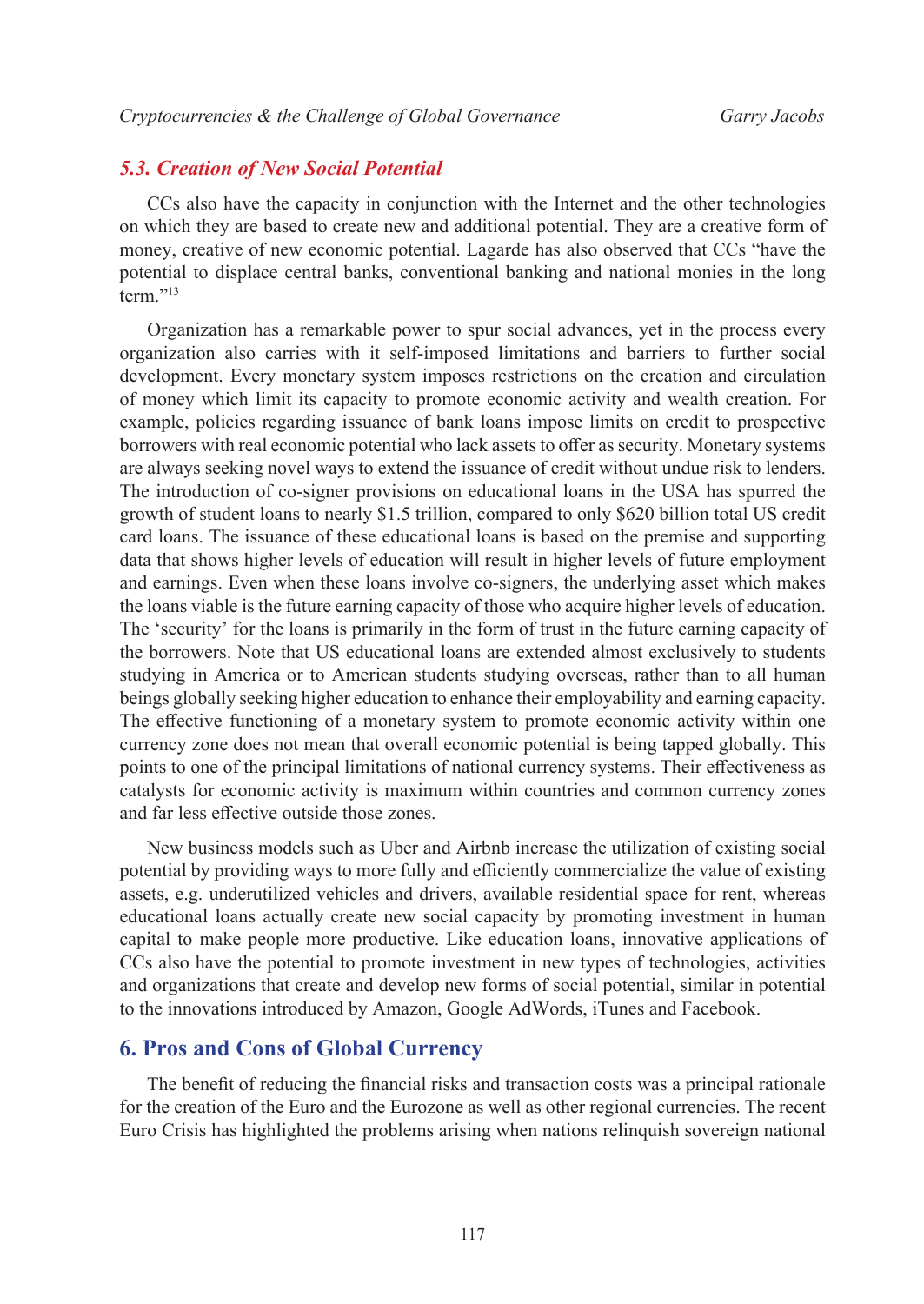currencies in the absence of centralized political and economic institutions empowered to conduct fiscal and monetary policy for the entire monetary zone. The political difficulty in building support for centralized control at the level of the Eurozone was a major contributing factor for the recent Euro Crisis. But it seems unlikely that such centralized control will be granted by the participating nations in the near future, given the recent political backlash against the Euro and the EU among some member nations.

The potential benefits of establishing a single global currency union based on establishment of a World Central Bank and a World Currency have been considered for decades. Both Britain and the USA came to the Bretton Woods conference in 1944 with proposals for establishment of a global currency. The British supported a plan developed by Keynes for a world reserve currency called the 'bancor' administered by a [central bank](http://en.wikipedia.org/wiki/Central_bank) vested with the power to create money. US President Franklin D. Roosevelt directed his Secretary of the Treasury, Henry Morgenthau Jr., to also develop plans for a global currency, though the US subsequently withdrew support for domestic political reasons.<sup>14</sup>

The final plan for establishment of the International Monetary Fund, which focused on maintaining international price stability, created a fixed pool of national currencies as opposed to a world central bank capable of creating money. The system served adequately until the late 1960s, when it was overtaxed by the vast expansion of international financial transactions, increasing levels of monetary interdependence, the emergence of international banking consortia, and—with the rise of Europe and Japan—a more widespread distribution of global economic power. In recent years a number of eminent economists have argued strongly in favor of a radical revamping of the international financial system, including proposals for establishment of a global financial authority with powers far exceeding those of the IMF and Bank for International Settlements (BIS) and a global currency to be utilized either in parallel with or in place of the present cumbersome and costly system of national currencies.

In the early 1980s, the American economist Richard N. Cooper, a Yale Professor and US Undersecretary of State for Economic Affairs under President Carter, proposed a 'radical scheme' for the 21st century—"creation of a common currency for all the industrial democracies with a common monetary policy and a joint Bank of Issue to determine that monetary policy." With foresight, he observed that when communication, transport, technology dissemination, trade in both goods and services, corporate strategy, banking and investment become global and expansive catalysts of world development, a national level monetary system is out of sync and no longer a viable option. Arguing that national level regulation cannot be fully effective in a global market, Cooper proposed five central banking requirements needed to convert the IMF into a world central bank empowered to issue a common world currency.[15](#page-14-14) In 2006, Nobel laureate Joseph Stiglitz proposed that the adoption of Special Drawing Rights (SDRs) as a reserve currency by the national central banks could pave the way for the eventual creation of a single world currency.[16](#page-14-15) In 1999 another Nobel laureate, Robert Mundell, strongly advocated introduction of a common world currency. "The benefits from a world currency would be enormous. Prices all over the world would be denominated in the same unit and would be kept equal in different parts of the world to the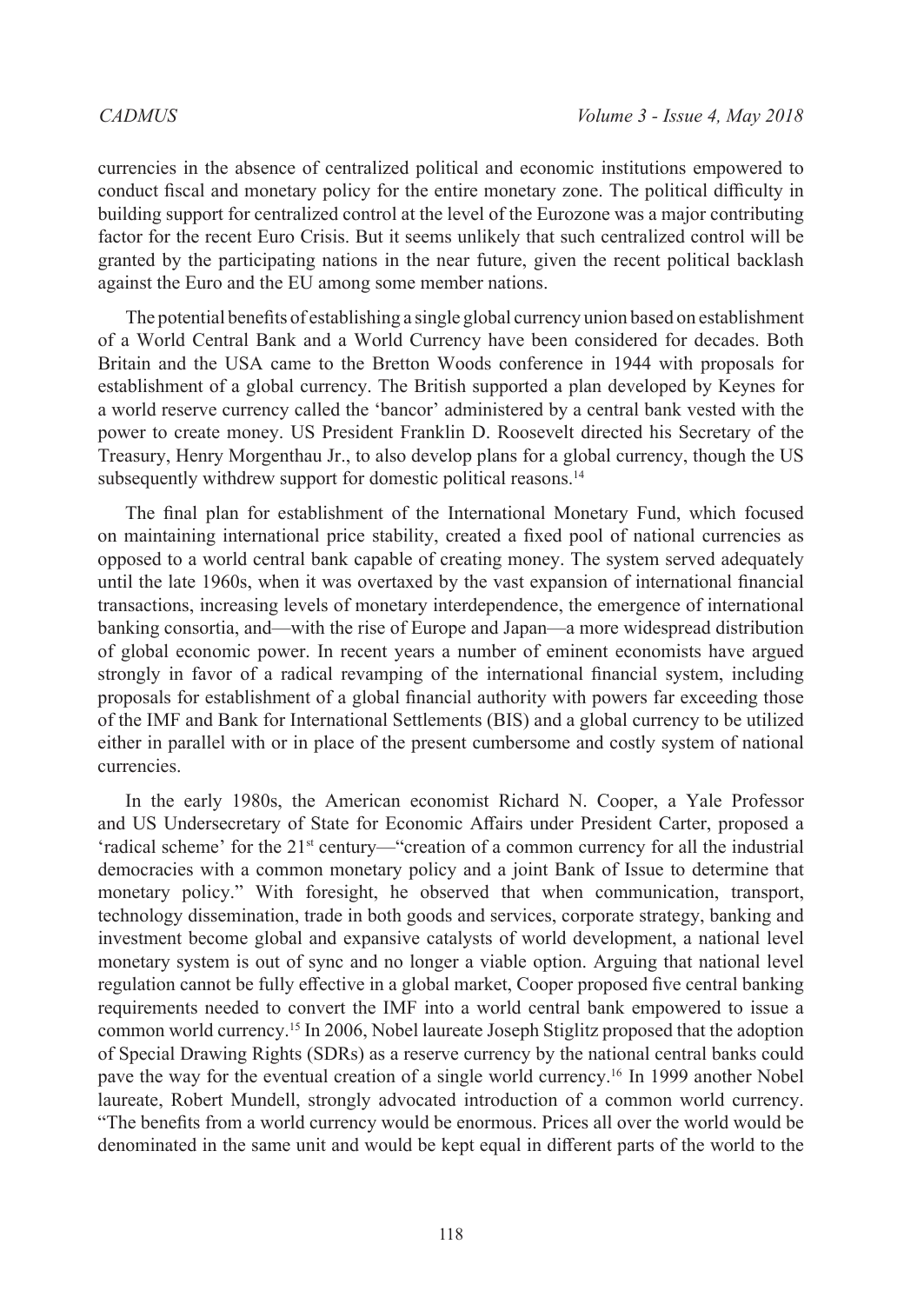extent that the law of one price was allowed to work itself out. Apart from tariffs and controls, trade between countries would be as easy as it is between states of the United States. It would lead to an enormous increase in the gains from trade and real incomes of all countries including the United States."[17](#page-14-16) Mundell suggested that a Global Central Bank could issue a global currency backed by reserves of dollars, yen, euros, and gold.[18](#page-14-17) In spite of serious economic backing, proposals such as these still encounter the skepticism which precedes every new stage of the world's evolutionary social progress.

*"Speculation is not a crime, but it is a major source of the increasing financial instability witnessed over the past three decades and the diversion of potential investment from the real economy."*

 Conservative central bankers and politicians—intent on preserving national sovereignty over management of the domestic economy at a time when international market forces are challenging the very notion of national markets—no doubt scuff at the proposal of a world currency, but it may not take much to turn the tide of opinion in the other direction. As Mundell observed, "It looks as if we are a long way from that position [a Global Currency] now. Yet it is surprising how quickly moods can change and producers of statecraft can escape the old modes of thought."[19](#page-14-18) Eatwell and Taylor sounded a similar note in calling for establishment of a World Financial Authority and fully empowering the IMF as a true lender of last resort to the international community.\* "What is utopian one day is conventional wisdom the next.["20](#page-14-19)

# **7. Cryptocurrencies and the Role of International Organizations in their Regulation**

Given the controversy and significant difficulties in establishing a world currency with centralized authority to conduct fiscal and monetary policy, the question remains as to whether cryptocurrencies have the potential to play a constructive role in the global financial system and what type of regulatory agency would be required to provide effective control over their misuse, including misuse of CCs for speculation, tax evasion and other types of criminal activity.

Interest in CCs has been fueled by the euphoria often associated with new types of speculative investment. Speculation is not a crime, but it is a major source of the increasing financial instability witnessed over the past three decades and the diversion of potential investment from the real economy, which in turn has contributed significantly to rising levels of unemployment and of rising economic inequality. Controlling all forms of speculation is

<sup>\*</sup> The IMF has assumed some powers as a lender of last resort after the Mexican bond crisis in 1994 and the East Asian Crisis in 1998. However, it is hampered by several limitations; notably, the limits on how much it can lend and the slow and cumbersome process by which members must collectively approve such action. Thus, it lacks the ability to inject liquidity as and when required unconditionally and without limit as national central banks do now.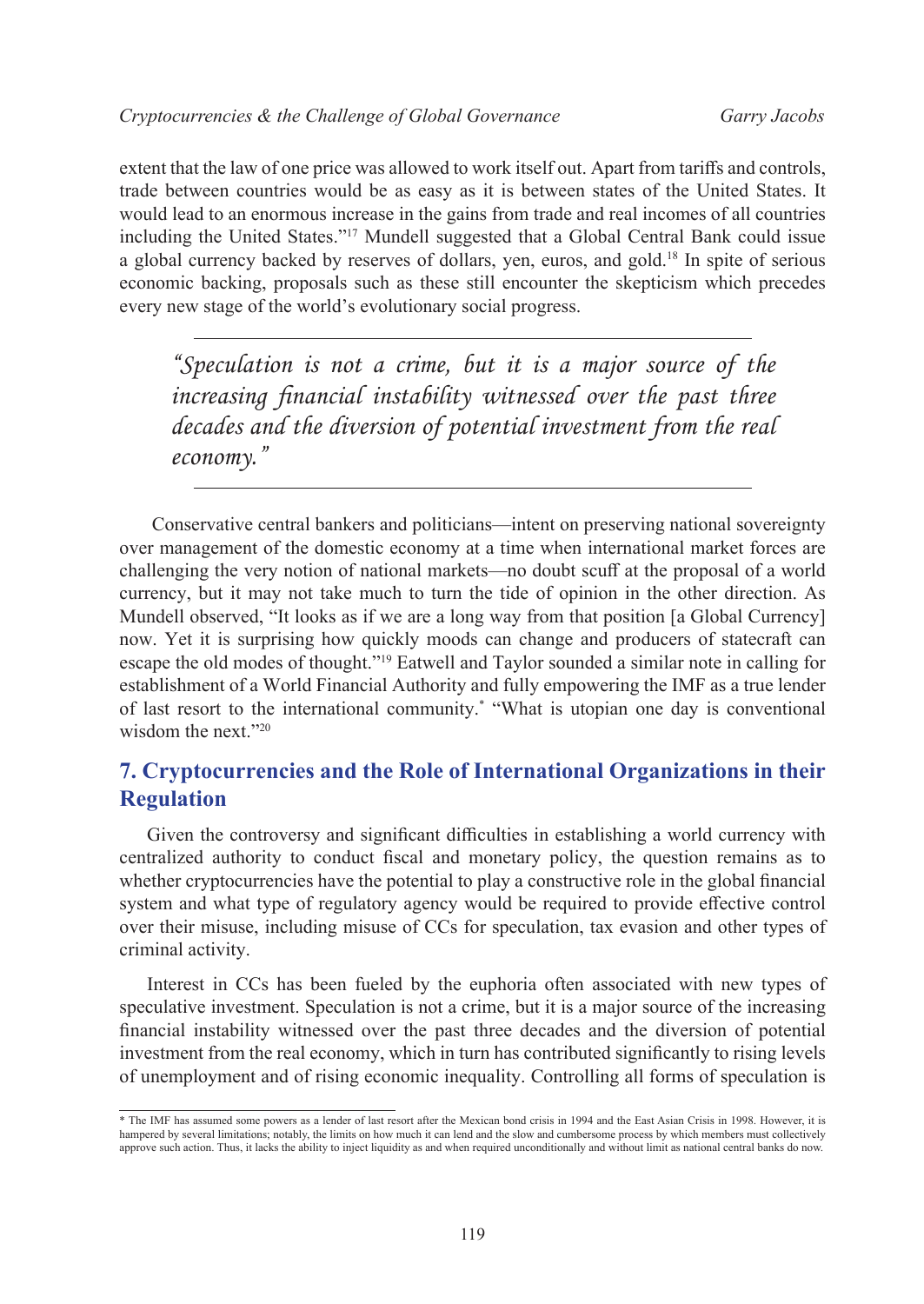extremely difficult, given the immense political power and influence of the wealthy and the financial institutions that profit by their activities. But controlling or eliminating speculation in CCs as a condition for their legal recognition could be feasible at the nascent stage in their development by imposing a tax on high frequency, short term trading in exchange for national currencies, gold and similar assets. This would make CCs almost unique as an asset that does not lend itself to the unpredictable price fluctuations and instability associated with other forms of speculative investment.

*"Effective management of a global CC or a system of CCs could best be achieved by authorization of an international organization missioned to promote the optimal and equitable development of the entire global economy rather than one representing the competing interests of sovereign nation-states vying with one another for advantage."*

Control of the use of CCs for tax evasion and criminal activity could be severely constrained by removing the anonymity associated with CC transactions or simply banning those that are not linked to bank accounts in countries enforcing international cooperation to prevent tax evasion and criminal behavior. Thus a two-pronged strategy could be put into force supporting the legal use of CCs that meet these conditions and prohibiting currency exchanges trading in those that do not.

In order to be fully effective, either or both of these forms of regulation would need to be formulated, managed and uniformly enforced at the global level. Otherwise, activity would only shift from cryptocurrencies which impose these restrictions to those that do not. Management and enforcement of this regulatory regime could be carried out under the authority of the IMF, Bank of International Settlements, Basel Committee on Banking Supervision, the Financial Stability Board, and Financial Action Task Force on Money Laundering, or an entirely new agency established specifically for that purpose.

This approach could lead to the development of global currencies freed from prominent limitations of national currencies. It would permit demonstration and experimentation with a new species of global money while limiting the risks involved in a wholesale shift to a single world currency. It might also serve as an effective means to develop and test political and economic systems for global financial governance on a limited scale for a specific purpose.

Effective management of a global CC or a system of CCs could best be achieved by authorization of an international organization missioned to promote the optimal and equitable development of the entire global economy rather than one representing the competing interests of sovereign nation-states vying with one another for advantage. One or more such systems could initially be established by a relatively small group of nations and opened to all those who accept the underlying principles on which they are based.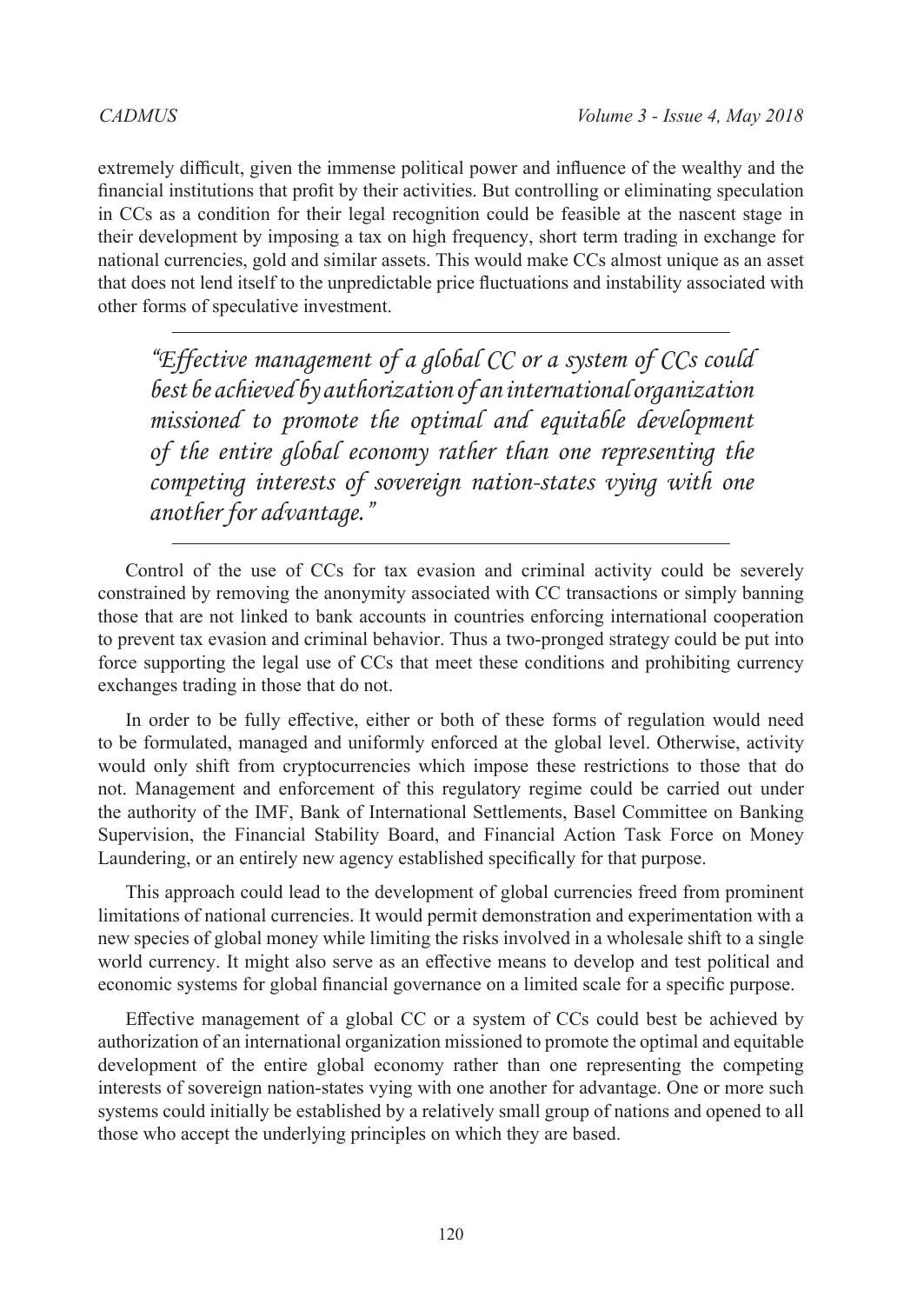### **8. Global Prospects and Opportunities**

The current polyculture of national currencies represents a stage in the long evolution of human society and economic systems from the local to the global level. National currency systems have existed for many centuries but the global system of interconvertible currencies only reached maturity in the  $20<sup>th</sup>$  century. In spite of its enormous contribution to facilitating growth and development of the global economy, it remains fraught with such cumbersome and costly limitations that the quest for a more effective global system is essential and inevitable. CCs in their present form may not offer a clear overall solution, but they do open up new possibilities worthy of serious examination and exploration as an intermediate stage or possible route to a more effective global monetary system or monetary union in the future.

Early advocates of CCs such as Don and Alex Tapscott remind us that governance need not be synonymous with centralized governmental control. The Internet is the best example of a complex global social organization that has evolved and transformed itself largely by means of decentralized multi-stakeholder networks operating as governance structures. They argue that a variety of similar networks should be fostered to evolve effective standards, policies and regulations appropriate to support socially-beneficial innovation of CCs and other blockchain applications. Government surely has an essential role to play, but that role will be most effective when it is conducted in collaboration with the wide range of stakeholders designing, developing, launching, investing and using CCs, including technical experts, entrepreneurs, investors, civil society organizations, end users and the general public.<sup>[21](#page-14-20)</sup>

The advent of digital currencies is too recent and their potentials too vast to be fully recognized at this early stage, but some general conclusions can be set forth and some of their most significant possibilities can be identified for future research and experimentation.

- 1. CCs are a relatively simple and low cost method of extending the range of monetary financial transactions without radically altering the existing national currency system. The global nature of CCs makes them a natural and attractive means for reducing and eventually eliminating the high costs and cumbersome procedures associated with transactions between parties in different nation-states using different national currencies.
- 2. A basket or polyculture of CCs with easy, low cost interconvertibility could moderate the risks of depending on a single monopolistic cryptocurrency. Competition between a polyculture of CCs would provide opportunities for rapid experimentation in order to test a wide range of new models in much the same way the internet makes possible rapid innovation.
- 3. The blockchain or distributed ledger technology which serves as the backbone for CCs opens up the possibility of programming new currencies to automatically and transparently address some of the problems confronting national currencies.
- 4. Experiments with different forms of CC might include some with algorithms designed to increase the supply of currency in proportion to the growth in usage of the CC. Algorithms could be designed to automatically modulate the rate of creation of a CC to synchronize with the number and volume of transactions made to ensure sufficient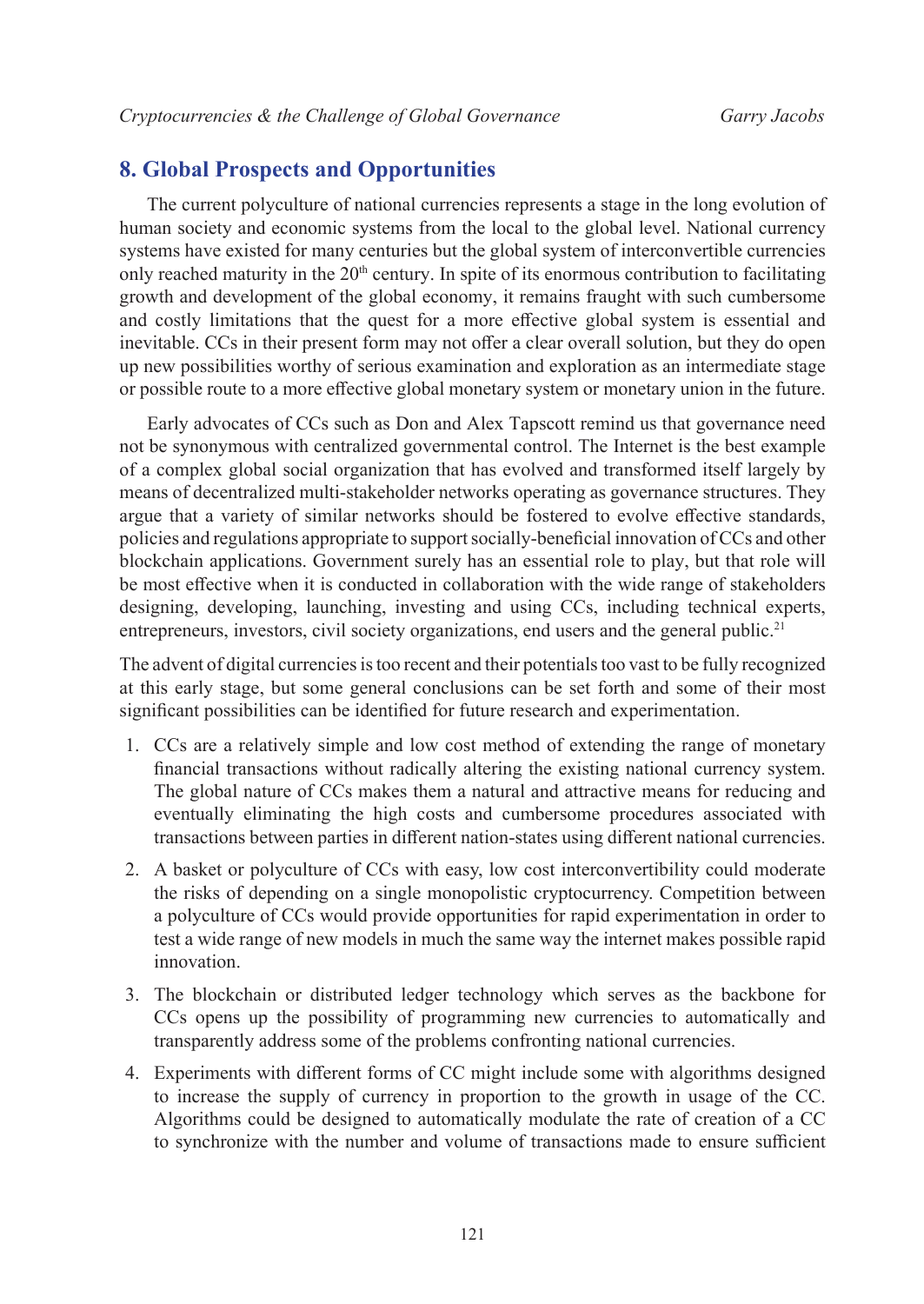liquidity to support an expanding community of users and a widening economic zone, without resulting in sharp variations in the conversion rate of the CC to other benchmark currencies.

- 5. Developing CCs with inbuilt safeguards to reduce and discourage high frequency currency speculation could vastly reduce dependence on huge total global foreign exchange reserves held by governments to reduce the risks, uncertainty, insecurity and destabilizing impact of foreign currency speculation and its deleterious impact on the global economy. Those reserves exceeded \$9.5 trillion in 2017. This might be achievable by the introduction of a stable globally accepted CC based on algorithms that impose high fees on large, short term purchase and sale. The income from the fees could be invested in further development of the system or distributed to other currency holders as a reward for use of the system.
- 6. Algorithms could also be designed to impose negative or positive interest rates to encourage usage rather than saving of CCs under circumstances when economic indicators point to the need to stimulate or moderate the volume of economic activity.
- 7. Blockchain technology combined with other technologies has the potential to significantly reduce the obstacles and costs of complying with know-your-customer regulations and validation of digital identities.[22](#page-14-21) While current CCs offer near complete anonymity to their users, it is feasible to introduce CCs in which transparency of ownership is equal to or greater than that of today's bank accounts. This would act as a serious deterrent to the use of CCs for illegal purposes and provide access for law enforcement agencies to monitor use of funds in an easier, more effective means than is presently possible.
- 8. Specialized types of CCs could also be created to serve specific purposes. For example, a transparent monetary system could mitigate the role of money in politics by making it possible to trace the source of all funds flowing to electoral candidates. It might be possible for governments to stipulate that all contributions to election campaigns by individuals, corporations and other organizations and that all electoral expenditures on advertising and public communication campaigns only be made in a specially designed CC subject to complete and automatic public transparency.

These and similar innovations underline the fact that we are still in the earliest stage of the development of CCs, akin to the time when the Internet was primarily used for email and file transfers. It would be unfortunate if out of fear of possible loss of control, national governments were to prematurely stifle experimentation and experience with this new financial networking tool. At the same time, the risks are too great to permit their unbridled development without close monitoring and regulatory powers to mitigate misuse. Under these conditions, management by international institutions is the most effective strategy for fostering positive innovations conducive to the fullest and most equitable development of the contribution of CCs to global human welfare and well-being.

*Author contact information Email: [garryj29@gmail.com](mailto:garryj29%40gmail.com?subject=)*